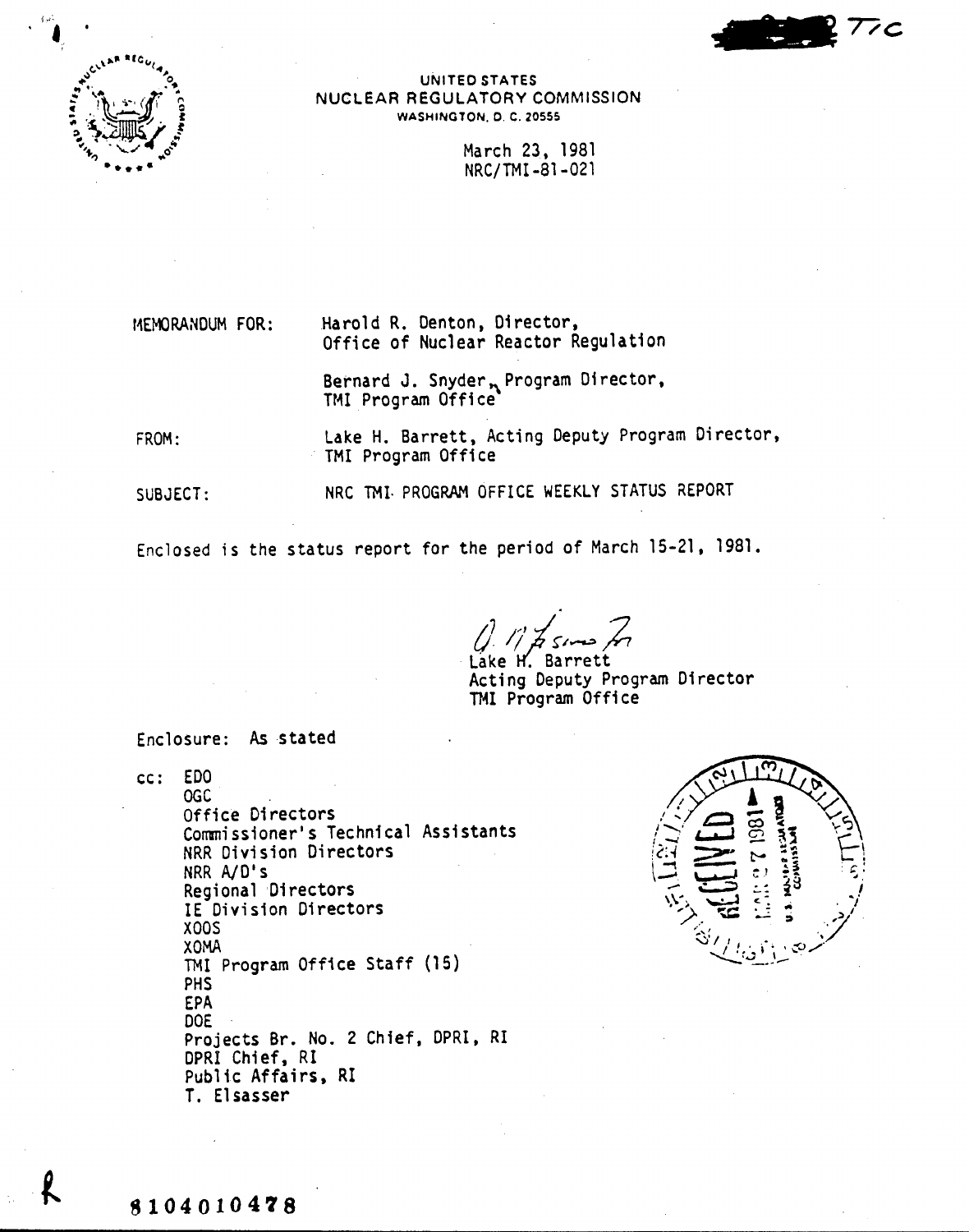# NRC TMI PROGRAM OFFICE WEEKLY STATUS REPORT

Week of March 15-21,1981

#### . Plant Status

Core Cooling Mode: Heat transfer from the reactor coolant system (RCS) loops to reactor building ambient.

Available Core Cooling Modes: Long-term cooling "B" (once through steam generator-B); decay heat removal systems.

RCS Pressure Control Mode: Standby Pressure Control (SPC) System.

Backup Pressure Control Modes: Mini Decay Heat Removal (MOHR) System. Decay Hert Removal (DHR) System.

Major Parameters (as of 0500, March 20,1981) (approximate values) Average Incore Thermocouples: 120°F Maximum Incore Thermocouple: 149°F

RCS Loop Temperatures:

| Hot Leg               | 116°F                            | 119°F                  |
|-----------------------|----------------------------------|------------------------|
| Cold Leg $(1)$<br>(2) | $66^{\circ}$ F<br>$66^{\circ}$ F | 67°F<br>$66^{\circ}$ F |

RCS Pressure: 106 psig

Reactor Building: Temperature: 64°F Water level: Elevation 290.6 ft. (8.1 ft. from floor) via penetration 401 manometer Pressure: -0.25 psig Concentration: 1.15 x 10<sup>-4</sup> uCi/cc (Krypton-85 (Kr-85)) (sample taken 3/15/81)

### Effluent and Environmental (Radiological) Information

1. Liquid effluents from the TMI site released to the Susquehanna River after processing, were made within the regulatory limits and in accordance with NRC requirements and City of Lancaster Agreement dated February 27. 1980.

During the period March 13, 1981, to March 19, 1981, the effluents contained no detectable radioactivity at the discharge point and individual effluent sources which originated within Unit 2 contained no detectable radioactivity.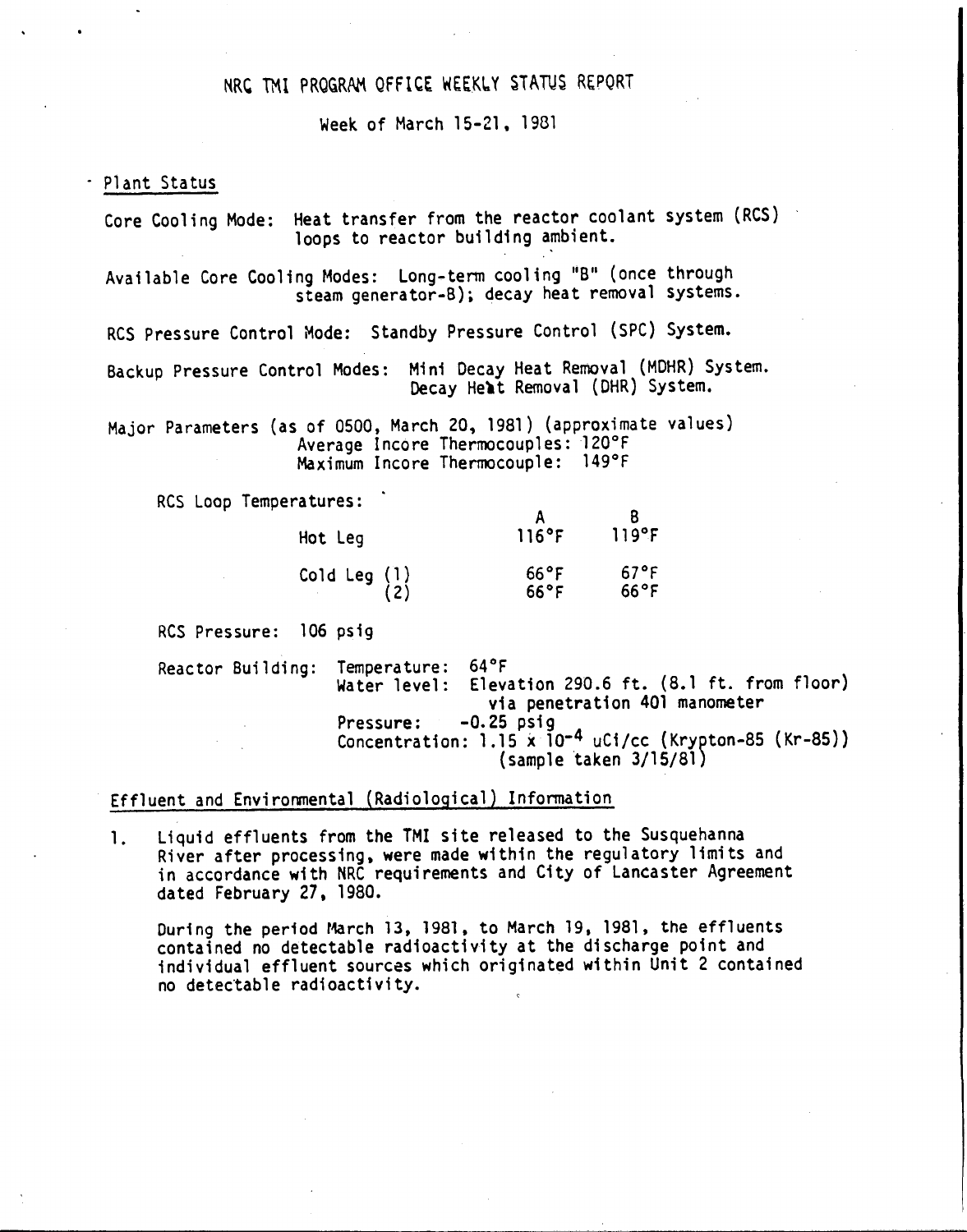- Environmental Protection Agency (EPA) Environmental Data. Results 2. from EPA monitoring of the environment around the TMI site were as follows:
	- The EPA measured Kr-85 concentrations ( $pCi/m<sup>3</sup>$ ) at several environmental monitoring stations and reported the following results:

| Location           |  | March 6 - March 16, 1981 |  |
|--------------------|--|--------------------------|--|
|                    |  | (pCi/m <sup>3</sup> )    |  |
| Bainbridge         |  | 26                       |  |
| Goldsboro          |  | 24                       |  |
| Observation Center |  | 23                       |  |
| Middletown         |  | 26                       |  |

All of the above levels of Kr-85 are considered to be background levels.

- , No radiation above normally occurring background levels was detected in any of the samples collected from the EPA's air and gamma rate networks during the period from March 11, 1981, through March 19, 1981.
- 3. NRC Environmental Data. Results from NRC monitoring of the environment around the TMI site were as follows:
	- The following are the NRC air sample analytical results for the onsite continuous air sampler:

| Sample | Period                          | $I-131$ $Cs-137$<br>$(uCi/cc)$ $(uCi/cc)$ |
|--------|---------------------------------|-------------------------------------------|
| HP-259 | March 11, 1981 - March 18, 1981 | $<8.6$ E-14 $<8.6$ E-14                   |

- 4. Licensee Radioactive Material and Radwaste Shipments. The following shipments were made:
	- On Tuesday, March 17, 1981, a 40 ml Unit 2 reactor coolant  $\sim$   $\sim$ sample was sent to Babcock and Wilcox (B&W), Lynchburg, Virginia.
	- On Friday, March 20, 1981,43 drums. containing Unit 2 contaminated laundry, were shipped to Tri-State Industrial Laundries, Utica, New York.

### Major Events

1. Contaminated Rodent Feces in the Unit 2 Control and Service Building. The onsite THI Program Office staff is following the licensee's ongoing investigation concerning the contaminated rodent feces discovered in the Unit 2 Control and Service Building and outside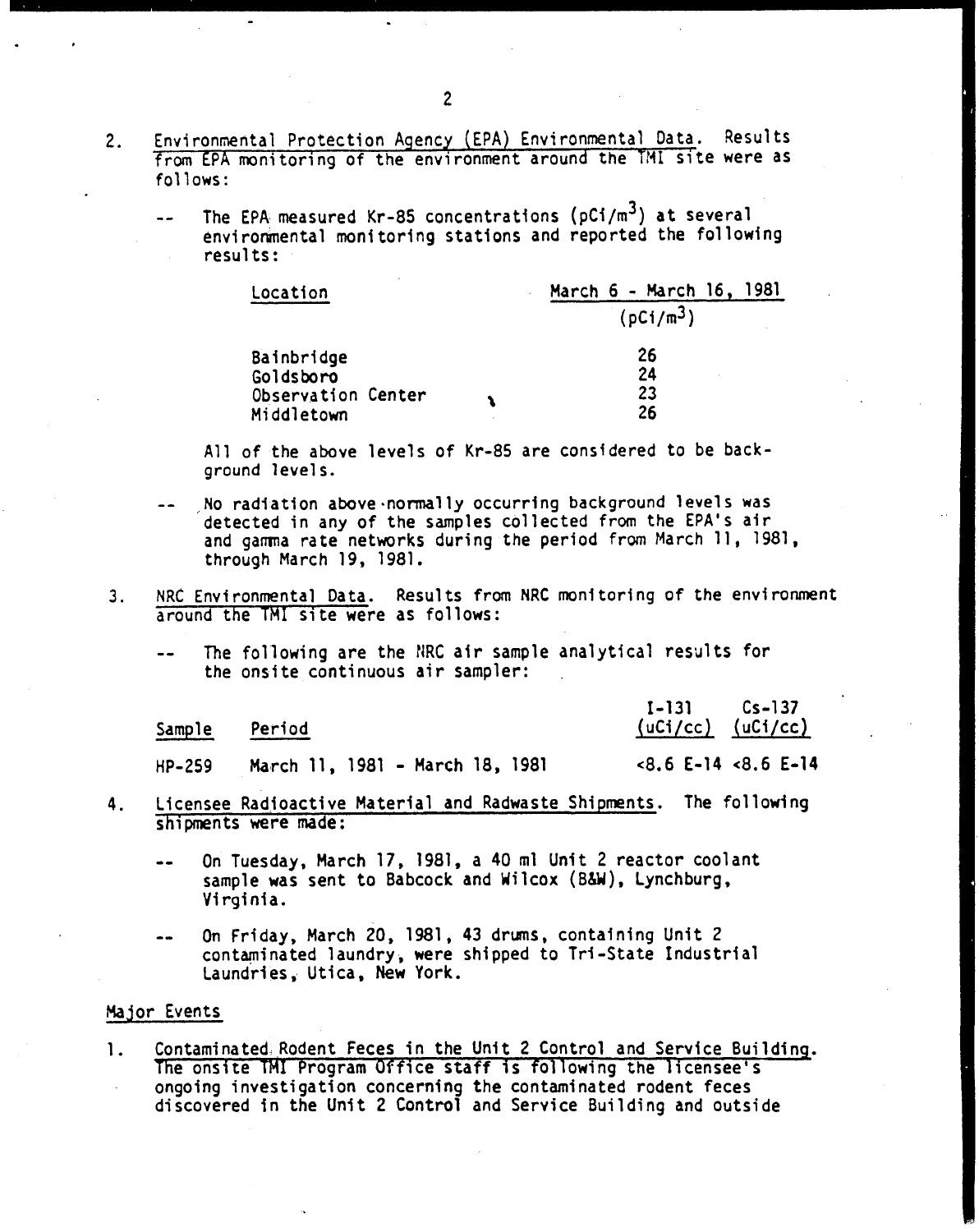the missile door. Contaminated areas have been decontaminated and followup surveys are being performed. No rodents have been observed and the poison and tracking devices installed in the area appear to be undisturbed.

- Submerged Demineralizer System (SDS). The SDS construction is 2. approximately 91% complete. The onsite TMI Program Office, with Region I specialist assistance, has commenced a special inspection of the SDS.
- 3. Reactor Building Entry. The seventh entry into the Unit 2 Reactor Building commenced on Tuesday, March 17, 1981, and was completed on Friday, March 20, 1981. The entry was originally scheduled for a three day period but was extended when difficulties were encountered with equipment designed to pass sump water through zeolite and collect the effluent. This task was eventually completed and except for some valve 'servicing tasks, which were tenninated because of personnel fatigue. all of the planned entry operations were completed.

During the. entry, three 1 liter samples of sump water were obtained for analysis at the Oak Ridge National Laboratory. A 150 milliliter sample of sump water was obtained for archive storage. Valves inside the Reactor Building were serviced and a lighting circuit was repaired. The sump water processing equipment obtained effluent from the zeolite test column for use in evaluating alternatives for further processing of sump water after passing through the SOS zeolite media.

Initially, a submersible pump, which was to pump water to the zeolite test column, became stuck as it was being lowered into the sump. The pump was freed, but soon after the experiment was activated remotely from the command center, it appeared that some of the components were not functioning properly. Two trouble shooters who were sent into the Reactor Building were able to correct the problem.

A total of 13 men entered the Reactor Building during the seventh entry. Two men became exhausted and were examined by the TMI medical staff. One was sent to an offsite doctor for observation. To reduce the likelihood of radioactive contamination, all the entry team members wore plastic protective clothing. Although the temperature inside the Reactor Building is approximately 64°F, the plastic protective clothing retains body heat and humidity and increases physical discomfort significantly. The licensee is evaluating other types of protective clothing for use in future entries. The next Reactor Building entry 1s scheduled for April.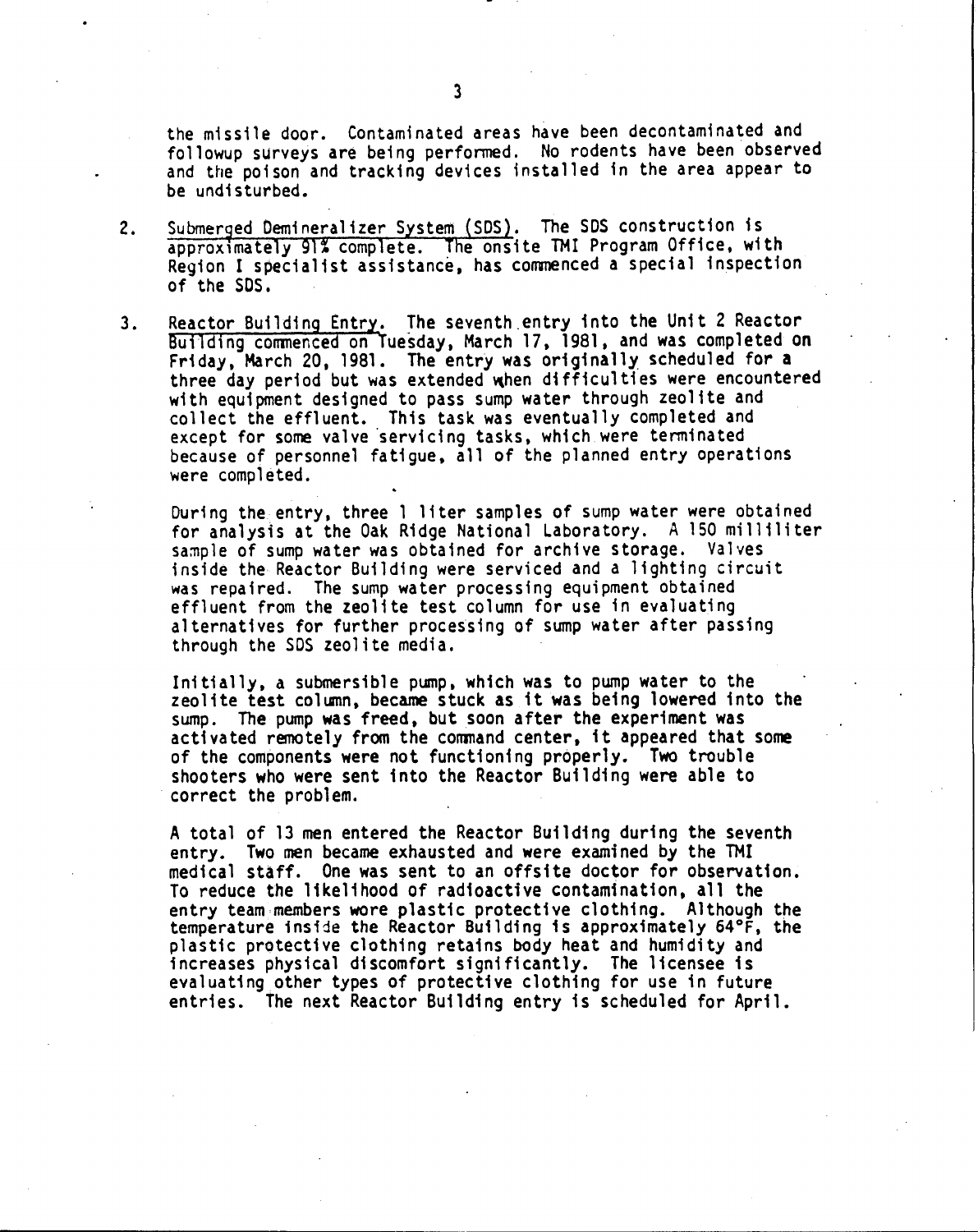4. Test Boring Update. No significant changes have been observed in water samples taken from test borings on the island. The tritium levels in all the test borings have remained relatively constant. Cesium activity, which has been regularly detected in test boring 2, since November 1980, has indicated a gradual decrease over the past ... several weeks.

,.

- 5. Source Range Neutron Monitor. The licensee has declared source range neutron monitor, NI-2, operable. NI-2 had been inoperable since the March 28, 1979, accident. Repairs to the NI-2 channel commenced during the third Reactor Building entry. Following the repair of the preamplifier and cables inside the Reactor Building, an extensive calibration program was performed by the licensee and their consultants. NI-2 is presently indicating approximately 1.04 counts per second. NI-l, the other source range monitor, is indicating approximately 1.4 counts per second. The NRC staff is evaluating the status of the neutron monitors.
- 6. On Friday, March 27, 1981, Congressman Morris Udall and members of the House Energy & Environment Subcommittee plan to make an inspection tour of THI Unit 1 and TMI Unit 2. The subccmnittee members are also planning to meet with representatives from GPU Public Utilities Corporation and the U.S. Nuclear Regulatory Commission.

 $\ddot{\phantom{0}}$